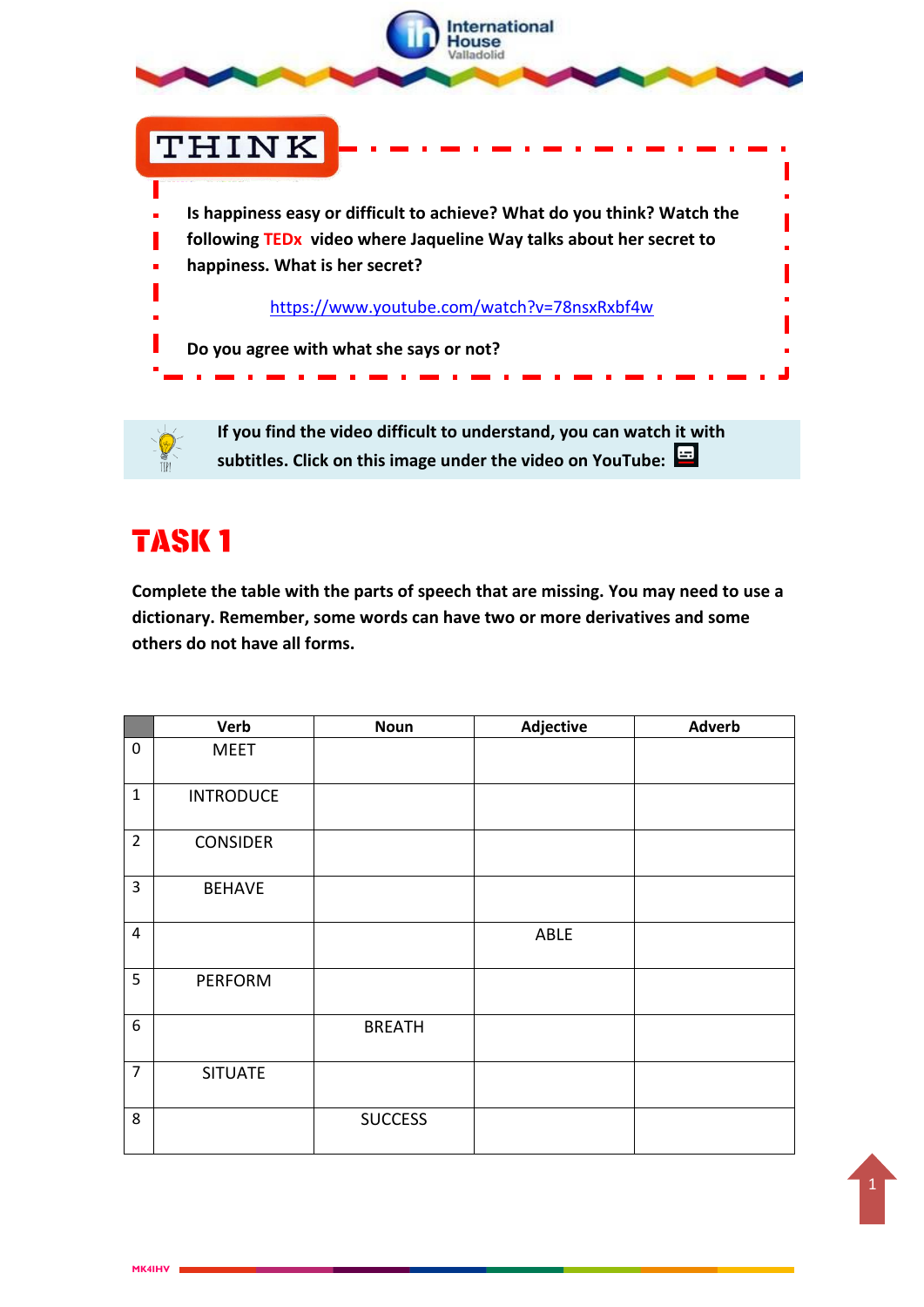

## **TASK 2**

**MK4IHV**

**Now do the task below. The numbers in the table in TASK 1 above correspond with the numbers in the text below. The first one (0) is an example. When you finish, check your answers. There is a key!**

| <b>Lessons in</b>                                                                            |  |  |  |  |  |  |  |
|----------------------------------------------------------------------------------------------|--|--|--|--|--|--|--|
| A (0) MEETING was held at Cromwell Secondary School in order to discuss the                  |  |  |  |  |  |  |  |
| (1)'_________________________ to happiness' lessons. The head teacher, Martin Ford, believes |  |  |  |  |  |  |  |
| that this may help to fight a (2)_______________________ rise in depression and anti-social  |  |  |  |  |  |  |  |
|                                                                                              |  |  |  |  |  |  |  |
| pressures and people are becoming (4)________________________ to cope with them."            |  |  |  |  |  |  |  |
| Three teachers from the school travelled to the USA to receive training on how to            |  |  |  |  |  |  |  |
| teach the new lessons. Aims include building up self-esteem, and learning how to             |  |  |  |  |  |  |  |
| express thoughts clearly. Trials have shown that these things can improve class              |  |  |  |  |  |  |  |
| and exam results.<br>(5)                                                                     |  |  |  |  |  |  |  |
| Pupils will also be taught (6) __________________________ exercises to keep them calm and    |  |  |  |  |  |  |  |
| stop them from blaming themselves for (7)__________________________that they can't           |  |  |  |  |  |  |  |
| control. If the lessons are introduced (8)_______________________, they could become         |  |  |  |  |  |  |  |
| part of the regular school timetable.                                                        |  |  |  |  |  |  |  |